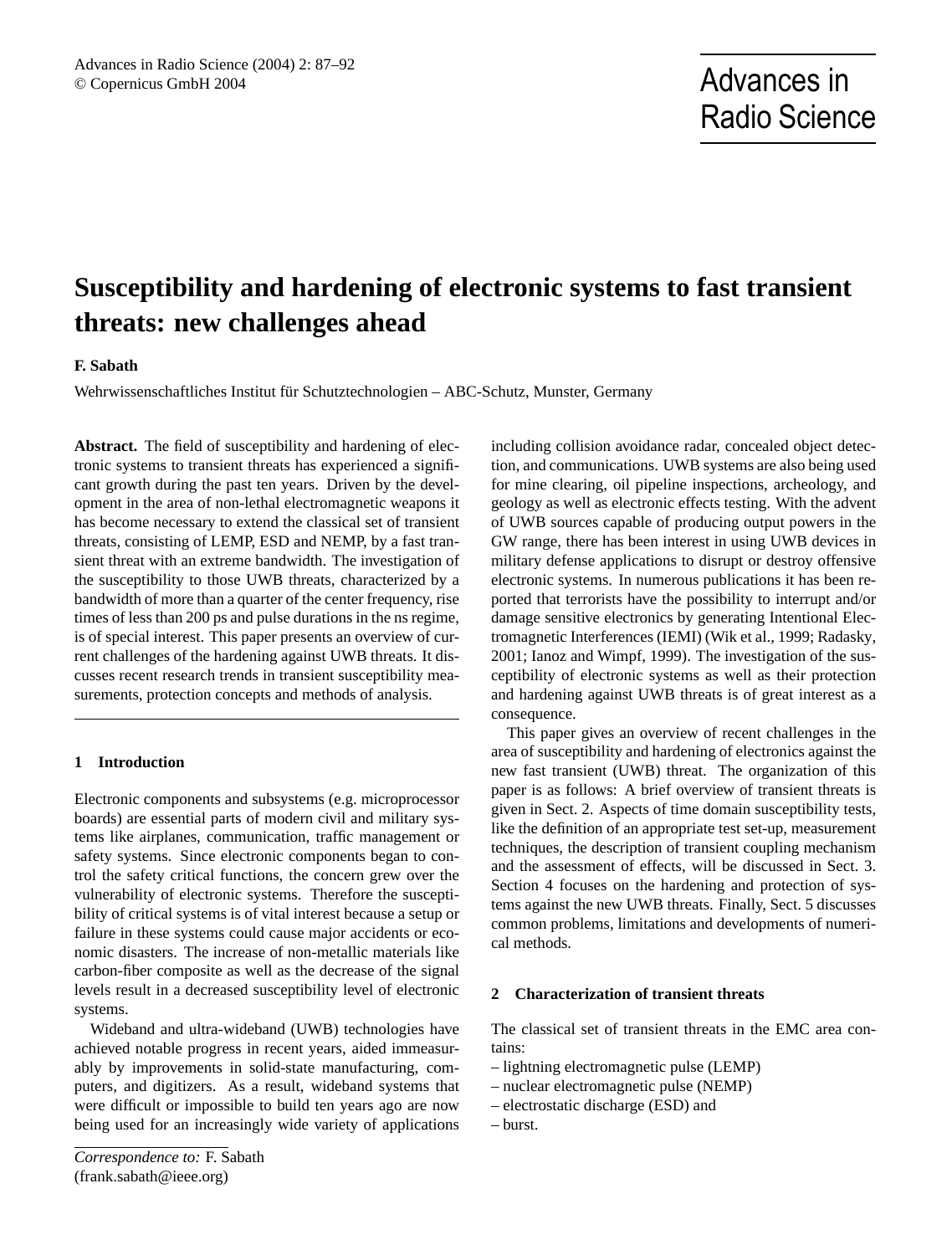

**Fig. 1.** Spectrum of transient threats. **Fig. 1.** Spectrum of transient threats.



**Fig. 2.** Principle of the measurement setup.

A characterization of these threats, test and measurement procedures as well as guidelines for the protection have been<br>
and the protection have been<br>
protection have been published in national and international standards and numerous scientific articles. The classical threats are characterized by a double exponential pulse shape with the parameters amplitude, rise time  $(\tau_r)$  and the pulse duration (full width half max time,  $T_{FWHM}$ ). For comparison Table 1 shows in an exemplary way the parameters for typical pulse forms of different transient threats. The process of a standardized char-<br>had the behavior of less threats. The process of a standardized characterization is still in progress for UWB pulses (Wik and kadasky, 2002; Wik et al., 1999; Radasky, 2001). Based on esults of various experiments and susceptibility investigaform in appropriate description is given by a signal with a shows during a map to make the main shows that  $\frac{200}{100}$  MHz, at 100 MHz, at 100 MHz, at 100 MHz, at 100 MHz, at 100 MHz, at 100 MHz, at 100 MHz, at 100 MHz, at 100 MHz, at 100 MHz, at 100 MHz, at 100 MHz, at 100 MHz, be when of several its  $(2-10)$  its) and an amplitude up to loo KV/m. The established transient ENC environments are  $\sim 1 \times 10^{-4}$ the upcoming UWB waveform in Fig. 1. Due to the fast rise time as well as the short pulse for the use to the tast rise time as went as the short parse<br>duration the main spectrum starts at 100 MHz, a frequency at different threats at 186 fifth, a nequency at which the spectrum of classical transient threats like LEPM and NEMP are of vanishing value. This means that the upcoming UWB waveform will threaten electronic systems in the amplitude range of the output voltage of the amplitude range of the amplitude range of the amplitude range of the availand protection measures to UWB threats. acterization is stift in progress for UWD pulses (WK and<br>Radasky, 2002; Wik et al., 1999; Radasky, 2001). Based on results of various experiments and susceptibility investiga-<br>results of various experiments and susceptibility investigations an appropriate description is given by a signal with a  $t_{\text{total}}$  and a double exponential shape, a rise time of less than 200 ps, a pulse width of several ns  $(2-10 \text{ ns})$  and an amplitude up to Figure with the celular and  $(1 - 2\pi)$  and the mappendum operator. compared qualitatively with the emerging UWB waveform a part of the electromagnetic spectrum in which established transient threats could be ignored. Therefore it is necessary

**Table 1.** Parameter of transient threats.

| Threat       | Magnitude          | $\tau_r$         | $T_{FWHM}$  |
|--------------|--------------------|------------------|-------------|
| <b>LEMP</b>  | 100 <sub>k</sub> A | $10 \mu s$       | $350 \mu s$ |
| <b>NEMP</b>  | $50 \text{ kV/m}$  | $3$ ns           | $24$ ns     |
| <b>Burst</b> | $2 \, \mathrm{kV}$ | 5 <sub>ns</sub>  | $50$ ns     |
| <b>ESD</b>   | 10A                | $700 \text{ ps}$ | $100$ ns    |
| UWB          | $100 \text{ kV/m}$ | $< 200$ ps       | $< 10$ ns   |
|              |                    |                  |             |

# **3** Time domain susceptibility tests

#### forming network and a field generating device. Field pulses  $\text{res}$  is equiped and a  $\text{res}$  regime and a  $\text{res}$  regime and a  $\text{res}$  regime and a  $\text{res}$  regime and a  $\text{res}$  regime and a  $\text{res}$  regime and a  $\text{res}$  regime and a  $\text{res}$  regime and a  $\text{res}$  regime and a  $\text{res}$ 3.1 Test setup

Investigations of the effects of fast transient electromagnetic fields on modern electronic systems generally use a measure-Forming network and a field generating device. Field pulses with a 10–90% rise time in the 100 ps regime and a 50% ment setup consisting of a high power pulse source, a pulse pulse width of less than 10 ns can be generated by

- TEM-waveguides (open strip line, GTEM-Cell,...)
- impulse radiating antennas (IRAs)
- Small conical antennas.

On the one hand the TEM-waveguides are characterized by a non-dispersive transfer function and a field homogeneity of high quality. On the other hand the behavior of higher order modes limits the useable size of the test volume. In contrast to the TEM-waveguides the antennas are able to illuminate whole systems, but they are characterized by a derivative transfer function. In general time domain susceptibility measurements are similar to the common measurement procedures in frequency domain. Both procedures start with a canoration of the increase the test field in absence of the device<br>under test (DUT). Following this the DUT is located in the under test  $(DCT)$ . Following this the  $DCT$  is located in the center of the usable test volume and illuminated by the test field. The amplitude of the test field is increased gradually note. The unphease of the test here is increased gradually until malfunctions or destructions can be observed. Due to uncertainties of the pulse sources the amplitude of the test field should be monitored by a reference probe during the able test. The amplitude or the amplitude or the amplitude or the amplitude or the amplitude or the amplitude or the amplitude or the amplitude or the amplitude or the amplitude or the amplitude or the amplitude or the am calibration of the incident test field in absence of the device whole test.

As the amplitude range of the output voltage of the available high power pulse sources is restricted or the amplitude variation causes a change of the pulse shape, the field amplitude can only be scaled by the use of attenuator or changes of the distance between the antenna and the DUT. In the case attenuators are used, they must be able to diminish nondispersievly voltage pulses with a pulse amplitude of several  $100 \text{ kV}$  and a bandwidth up to  $10 \text{ GHz}$ . In the standard measurement procedure the amplitude of the test field pulse is varied by changing the distance between the antenna and the  $DUT$  (Fig. 2).

For impulse radiating antennas as well as antenna array with an aperture diameter of less than 2 m far field conditions are assumed for distances larger than 8 m with regard to cw measurement procedures. This assumption neglects the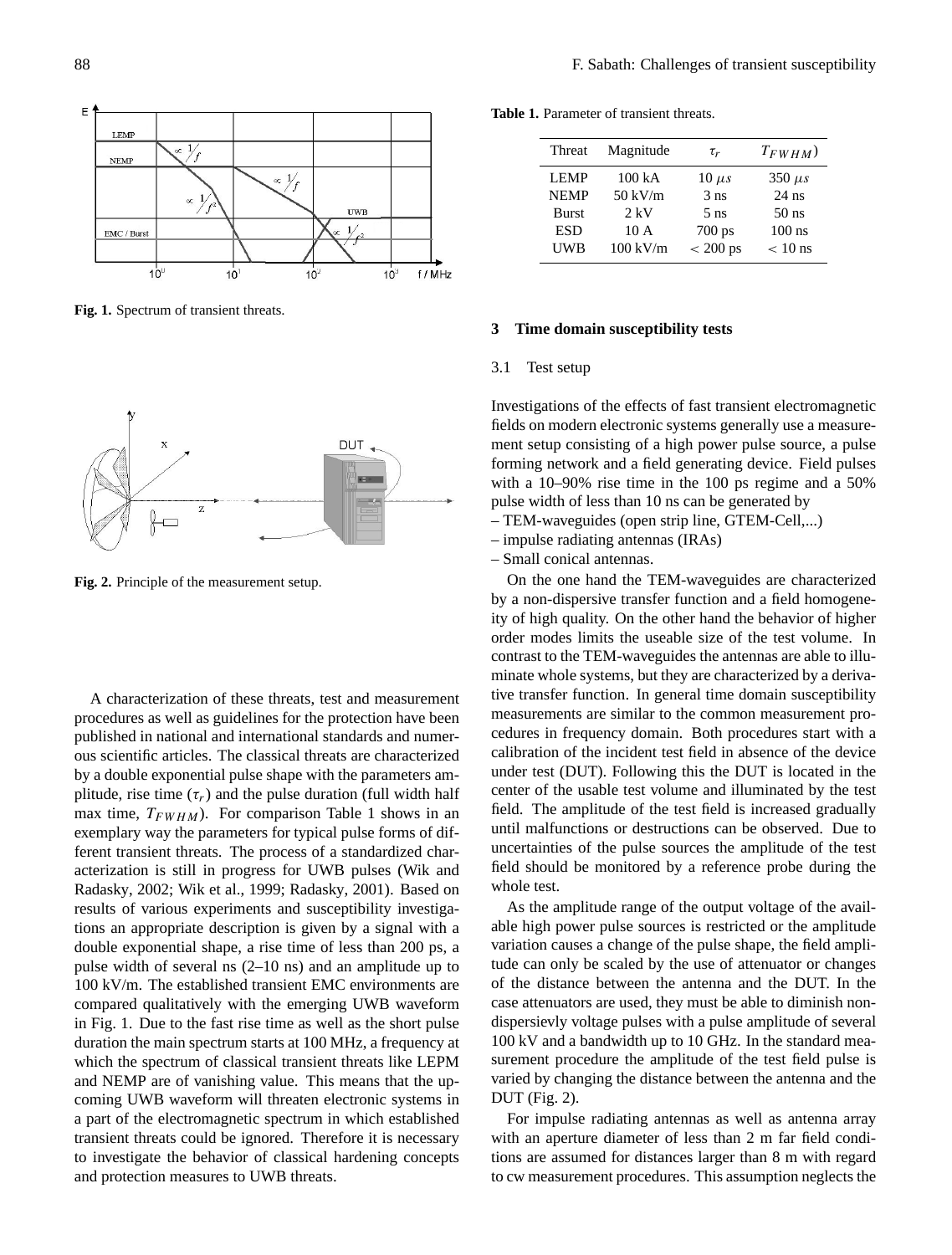

**Fig. 3.** Field pulse at various distances (solid: measured; dashed: **Fig. 3.** Field pulse at various distances (solid: measured; dashed: **Fig. 3.** Field pulse at various distances (solid: measured; dashed: computed). computed). computed).

spectrum of the field pulse. I have shown (Sabath and Garbe,  $2002$ ) that the dimension of antenna systems and the wave propagation lead to a special kind of dispersion. As an example Fig. 3 shows UWB field signals at various distances from the IRA. In Sabath and Garbe (2002) I have explained that 3.2 Measurement Techniques Seriously. For susceptibility investigations it is necessary to spectrum of the feeding signal and the spectral susceptibility<br>behavior of the DUT influence of transient near field effects on the shape and the this dispersion has the potential to effect susceptibility tests assess this distortion of the radiated signal with regard to the  $\frac{1}{2}$  behavior of the DUT.

# 3.2 Measurement techniques

An other challenge is given by the measurement of UWB waveforms, particularly in case of UWB fields radiated from<br>on a measurement consisting of an impulse source 1 an IRA. The extreme bandwidth of the UWB waveform requires a measurement chain with a linear transfer function puncs a measurement chain with a finear transfer function<br>over a bandwidth from the 300 MHz up to 10 GHz. Following the challenges are explained by taking a closer look on a measurement chain consisting of an impulse source <sup>1</sup> connected to an IRA and a field sensor  $2$ . an IRA. The extreme bandwidth of the UWB waveform re-

For the connection between the impulse source and the antenna (IRA) cable are available that are able to transmit the

second kind are designed for short rise times but they are not

```
n^2e.g. AD-10: A_{eq} = 10^{-4} m^2, f_{3dB} > 10 GHz
\ddotsc to \ddotsc and \ddotsc \ddotsc \ddotsc \ddotsc \ddotsc \ddotsc \ddotsc \ddotsc \ddotsc \ddotsc \ddotsc \ddotsc \ddotsc \ddotsc \ddotsc \ddotsc \ddotsc \ddotsc \ddotsc \ddotsc \ddotsc \ddotsc \ddotsc \ddotsc \ddotsc \ddotsc \ddotsc \ddotsc \ddot
```


**Fig. 4.** Voltage (above) and spectrum (below) of an impulse gener-Fig. 4. Voltage (above) of a spectrum (below) of a spectrum (below) of an impulse general general general general general general general general general general general general general general general general general gene **Fig. 4.** Voltage (above) and spectrum (below) of an impulse generator.

**Table 2.** Parameter of signals.

| Location      | $\tau_r$ | $f_{\text{low}}$                        | $f_{\text{high}}$ |  |
|---------------|----------|-----------------------------------------|-------------------|--|
| Source        |          | 100 ps $0.00$ GHz $0.30$ GHz $0.30$ GHz |                   |  |
| Field         |          | 65 ps 0,10 GHz 4,95 GHz 4,85 GHz        |                   |  |
| <b>Sensor</b> |          | 54 ps 1.28 GHz 7.66 GHz 6.38 GHz        |                   |  |

waveform (Fig. 4), particularly the short rise time, and withwaveform (Fig. 4), particularly the short rise time, and while<br>stand the high voltage amplitude. For the monitoring of the stand the high voltage unpriduct. To the momentum of the waveform one could use two kinds of classical probes. The first kind of probes are able to measure high voltage signals but only a rise time in the ns regime. The sensors of the second kind are designed for short rise times but they are not able to withstand the high voltage. In Weber and ter Hase- $\frac{1}{2}$  borg (2004) Weber presented a novel set-up consisting of an oil filled coaxial line combined with a conical field sensor.<br>Without a conical field sensor. USing this voltage proce, cancel processing. The was able to monitor UWB signals with an amplitude up to 12,5 kV. Using this voltage probe, called picoTEM cell, he was able

The derivative behavior of the IRA results in a shift of the  $\frac{1}{2}$ contrast to this, the conical sensors are characterized by a larger bandwidth. But the derivative behavior in combina-spectrum to higher frequencies as well as to a wider bandwidth (Fig. 5). The comparison of the characteristic frequencies (Table 2) clarifies that the field has a bandwidth that is measuring UWB signals is to measure the rise time as well as a bandwidth of 4,85 GHz. The next challenge in the area of one dimension larger than that of the feeding voltage pulse. In the example shown the IRA will radiate a field pulse with

 $\frac{1}{\log_{10} \text{PRG}^3 \cdot I - 125 \text{ kV}}$   $\tau_v = 100 \text{ ns}$   $T_{\text{FWHM}} = 25 \text{ ns}$ <sup>1</sup>e.g. PBG 3: U = 12,5 kV,  $\tau_r = 100$  ps,  $T_{FWHM} = 2.5$  ns<br><sup>2</sup>e.g. AD-10:  $A_{eq} = 10^{-4}m^2$ ,  $f_{3dB} > 10$  GHz  $\frac{1}{\sqrt{1-\frac{1}{\sqrt{1-\frac{1}{\sqrt{1-\frac{1}{\sqrt{1-\frac{1}{\sqrt{1-\frac{1}{\sqrt{1-\frac{1}{\sqrt{1-\frac{1}{\sqrt{1-\frac{1}{\sqrt{1-\frac{1}{\sqrt{1-\frac{1}{\sqrt{1-\frac{1}{\sqrt{1-\frac{1}{\sqrt{1-\frac{1}{\sqrt{1-\frac{1}{\sqrt{1-\frac{1}{\sqrt{1-\frac{1}{\sqrt{1-\frac{1}{\sqrt{1-\frac{1}{\sqrt{1-\frac{1}{\sqrt{1-\frac{1}{\sqrt{1-\frac{1}{\sqrt{1-\frac{1}{\sqrt{1-\frac{1}{\sqrt{1-\frac{1$  $s_{\text{e}}$ , the 3.  $\sigma = 12.3 \text{ K}$ ,  $v_r = 100 \text{ ps}$ ,  $r_{FWHM} = 2.3 \text{ m}$ <br> $s_{\text{e}}$   $\Delta \text{D} = 10 \text{ s}$   $\Delta \text{m} = 10^{-4} \text{ m}^2$   $f_{\text{e}}$   $\Delta \text{m} = 10 \text{ GHz}$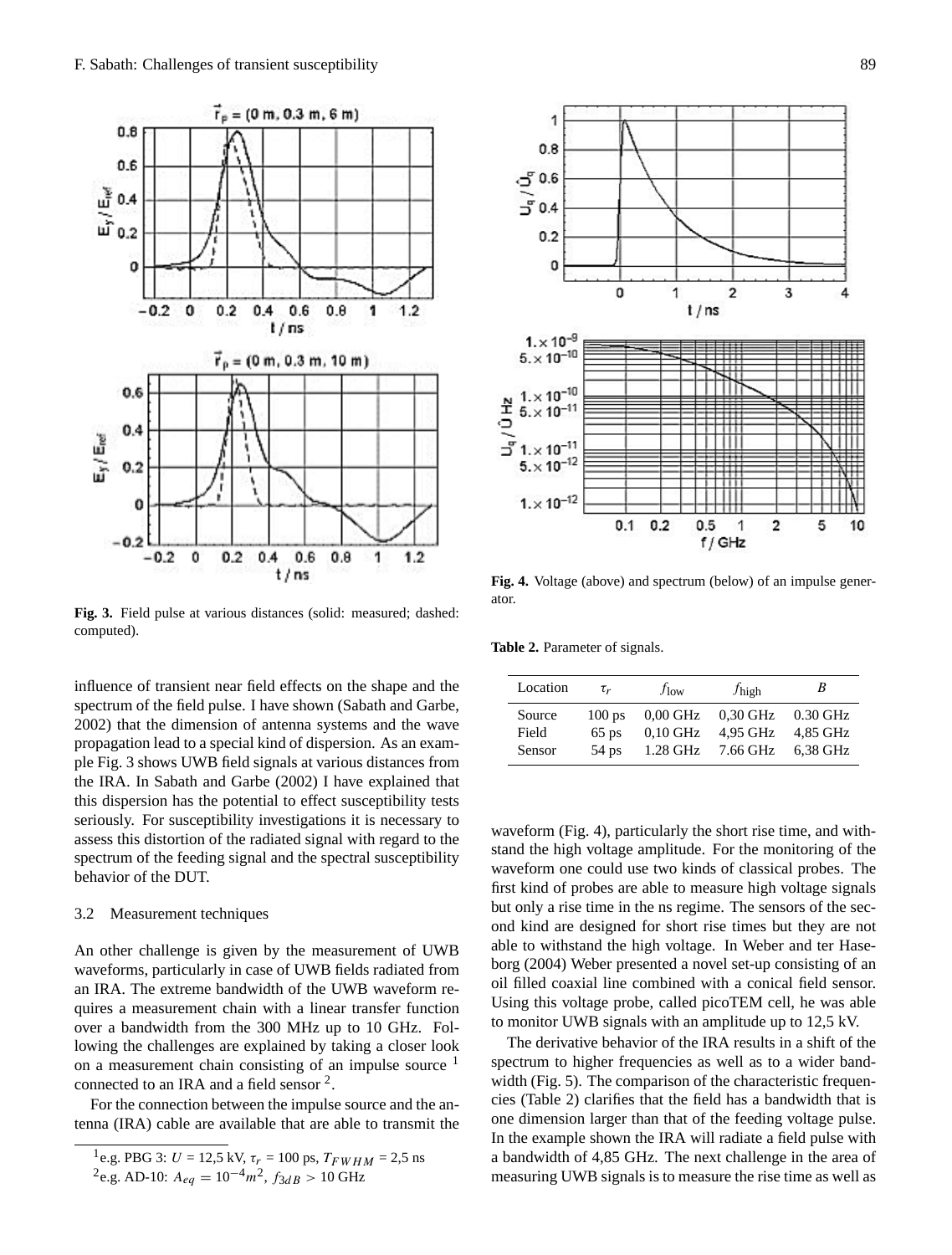

**Fig. 5.** Signal (above) and spectrum (below) of the electric field strength separated by an IBA strength generated by an IRA.

the energy of this held signal correctly. Due to the resonant<br>behavior of large field sensors (like dipoles) the field strength behavior of large field sensors (like dipoles) the field strength will be measured using electrical small conical sensors or and TEM based sensors. Due to the constant transmission TEM based sensors are able to measure the energy correctly without any mathematical post processing. The lower bandwidth limits the application of the TEM based sensors. In contrast to this, the conical sensors are characterized by a larger bandwidth. But the derivative behavior in combination to a signal noise leads to an information loss concerning the  $\frac{1}{2}$ energy. In the example the output voltage of the used AD-<br>10 separate (Fig. 6) is absorptioned by a hardwidth of 6.29 10 sensor (Fig. 6) is characterized by a bandwidth of  $6,38$ GHz. This bandwidth is larger than that of any commercially available not optic link system of cable system. The ac-<br>tual parameters of field signal could only be computed by a  $\frac{d}{dt}$  mathematical correction of the non-perfect transmission of the connection used. A widely used method is the application of Fourier transformation, correction in the frequency domain and computation of the corrected time function via inverse Fourier transformation. In case of UWB signals the correct calculation of the short rise time requires frequencies in the 10 GHz regime. The reconstruction of the energy the needed length of the measurement window in combinamethod. The impact of noise, reflections caused by the enmethod. The mipact of hoise, reflections caused by the en-<br>vironment and post pulse radiation of the antenna increase ements and post pulse radiation of the antenna increase<br>the problem. Wavelet transformation and forward modeling the energy of this field signal correctly. Due to the resonant critic rink cancelled to sager than that or any commercially content needs frequencies in the MHz regime. Particularly tion with the extreme short pulse challenges the measurement eme procedure. The vertex demonstration and for which models



**Fig. 6.** Signal (above) and spectrum (below) of the output voltage **Fig. 6.** Signal (above) and spectrum (below) of the output voltage of a D-dot sensor (AD-10). of an D-dot sensor (AD-10). **Fig. 6.** Signal (above) and spectrum (below) of the output voltage

sults are *safety critical interference*, *functional critical inter-*sults are *safety critical interference*, *functional critical inter-*the solution of this technical problem. *ference* or *uncrease* or *uncrease*. The *limiting interference*. techniques are expected to provide major contributions for

## 3.3 Modelling and assessment  $\overline{C}$

Beside the testing and measuring the assessment of effects and the modelling of the transient coupling are importand elements of a systematic hardening procedure. The assesment fication of critical parameters. With the functional assess*is* analyzed from the operational point of view. Typical re*ference*, *limiting interference* or *uncritical interference*. The of critical parameters. This means answering the question: served effect? Contrary to narrow-band signals<sup>3</sup> a transient includes the two aspects: functional assessment and identiment the impact of an observed malfunction or destruction sults are *safety critical interference*, *functional critical inter*more challenging part of the assesment is the identification Which parameter of the incident waveform caused the obwaveform is characterized by a set of the seven parameters:

- **b** distribution of the spectral energy density of the spectral energy density of the spectral energy density of the spectral energy density of the spectral energy density of the spectral energy density of the spectral ene **–** distribution of the spectral energy density – amplitude
- rise time  $\tau_r$
- pulse width  $T_{FWHM}$
- pulse repetition rate
	- of service are various candidates are various candidates are under discussion. Current candidates are under discussion. Current candidates are under discussion. Current candidates are under discussion. Current current curr – energy
- instribution of the spectral energy density.  $-\text{energy}$ <br>distribution of the spectral energy density. – distribution of the spectral energy density.

 $\frac{1}{\sqrt{2\pi}}$   $\frac{1}{\sqrt{2\pi}}$  are characterized by only three indipendent pararameter which are characterized by only<br>amplitude, frequency and quality (Q)  $\sum_{i=1}^{n}$  order to modell the coupling  $\sum_{i=1}^{n}$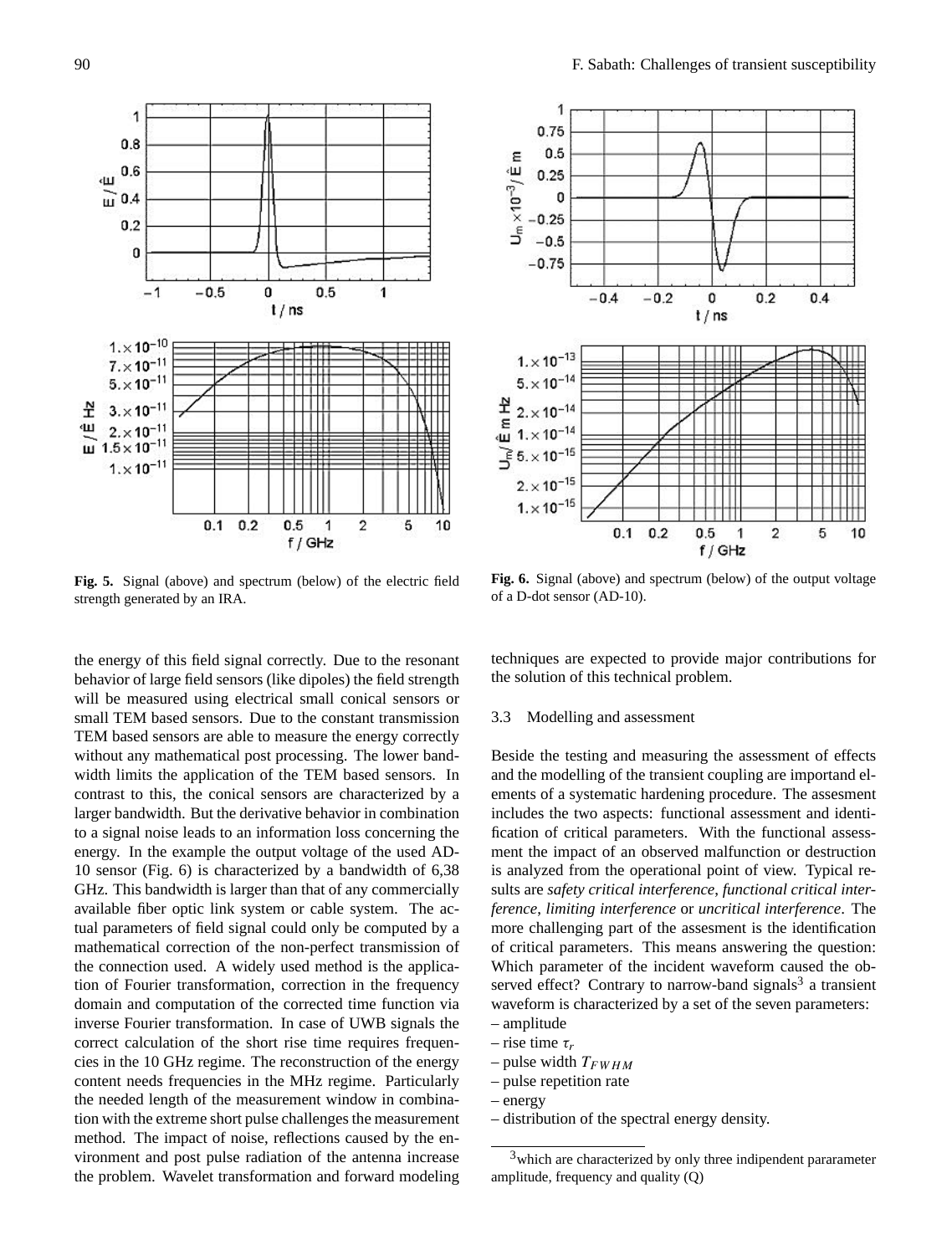

**Fig. 7.** Amplitude of a transfer function of a generic system. **Fig. 7.** Amplitude of a transfer function of a generic system.

It has to be noticed that these parameters are not independent. Particularly for most of the malfunctions and the degradation of service are various candidates are under discussion. Current status of investigation and new results on this topic are presented in Camp and Garbe (2003); Esser and Smailus<br>
<sup>2009</sup>  $(2003)$ . The extreme bandwith of UWB waveforms bandwith of UWB waveforms bandwith of UWB waveforms  $\sim$ (2003).

 $\frac{1}{2003}$ . In order to modell the coupling of an incident field into electronic systems the identification of coupling path and their description via tranfer factor<sup>4</sup> or transfer function  $(Fig. 7)$  is a commonly used methodology. In case of small simplifyed or generic systems characterized by linear behavior and a limited number of possible copling paths the transfer function could be determined by measurements or numerical analysis. The extreme bandwith of UWB waveforms the account, the approach of exact determined that<br>fer functions are limited on specific locations (e.g. connecbased and statistical models are discussed as key elements for based and statistical models are diseassed as key elements for the prediction of the system response of an UWB interaction<br>
(Nitseb at al. 2003)  $(2003)$ ; limits the application of this method. If the complexity of real systems and the non-linear behavior of systems of interest are systems and the non-linear behavior of systems of interest are taken into account, the application of exact determined transtors) and academic environment conditions. Currently norm (Nitsch et al., 2003).

# **4** Hardening and protection

In this section I intend to give a short overview about challenges in the area of hardening and protection against UWB lenges in the area of hardening and protection against UWB<br>threats. A detailed presentation of the recent state of knowledge could be found in Krzikalla and ter Haseborg (2003); Weber and ter Haseborg (2002b); Krzikalla et al. (2003); Weber et al.  $(2004)$ . threats. A detailed presentation of the recent state of knowl-In this section 1 intend to give a short overview about  $\mathcal{C}$ 

In order to protect electronic systems against unwanted and intentional electromagnetic interferences with high energy and amplitudes non-linear protection elements like ergy and amphones non-mear protection elements increased spark gaps, gas discharge tubes, varistors or Z-diodes are  $t_{\text{p}}$  and  $t_{\text{p}}$  and  $t_{\text{p}}$  and  $t_{\text{p}}$  are designed for the classical transient threats (LEMP, NEMP, ESD and burst). The combination of significant amplitudes with rise times in the Pico second range are a nontrivial challenge for all kinds of protection measures. Protection el-



aristor (below, Epcos S14K250). **Fig. 8.** Transient response of a gas discharge tubes (above) and a varietor (below **Frage S14K250**) varistor (below, Epcos S14K250). varistor (below, Epcos S14K250).

ements which are applicable for power line protection like spectrum with the uppression for power line protection like the energy content of an interfering signal. As the respond time of these protection elements is long compared to the In contrast to the time of threats to the time of UWB pulses there is no significant amplitude re- $\frac{d}{dx}$  and  $\frac{d}{dx}$  are  $\frac{d}{dx}$  are characteris are suppression and only a pulse shortening (Fig. 8). In some experiments this behavior results in a dangerous sharpening of the interfering signal. It is remarkable that the response of varistors to UWB signals is dominated by linear effects caused by the capacitance and feed line inductivities. spark gaps, discharge tubes and varistors are able to reduce

In contrast to this behavior protection elements for high<br>In contrast to this behavior protection elements for high m contrast to this ochavior protection elements for high<br>speed data lines (e.g. Z-diodes, suppression diods) are characterized by short response time, but they can stand high gated the time response of various HF diodes to UWB threats result he observed a significant reduction of the transmitted the energy.  $\frac{1}{2}$  and  $\frac{1}{2}$  computation of electromagvoltage pulses only for a limited time. Weber has investi-(Krzikalla and ter Haseborg, 2003; Weber et al., 2004). As a pulse energy.

Due to their nigh energy handling capability bandpashiters are expected to provide contributions on the hardening of electronic systems. Investigation of a combination of spe-<br>
sial linear filters and nonlinear elements sould result in an cial linear filters and nonlinear elements could result in an optimized protection concept. puise energy.<br>Due to their high energy handling capability bandpasfil- $S<sub>1</sub>$  and  $S<sub>2</sub>$  susception concept.

 $\frac{4}{10}$  case of narrow band waveforms